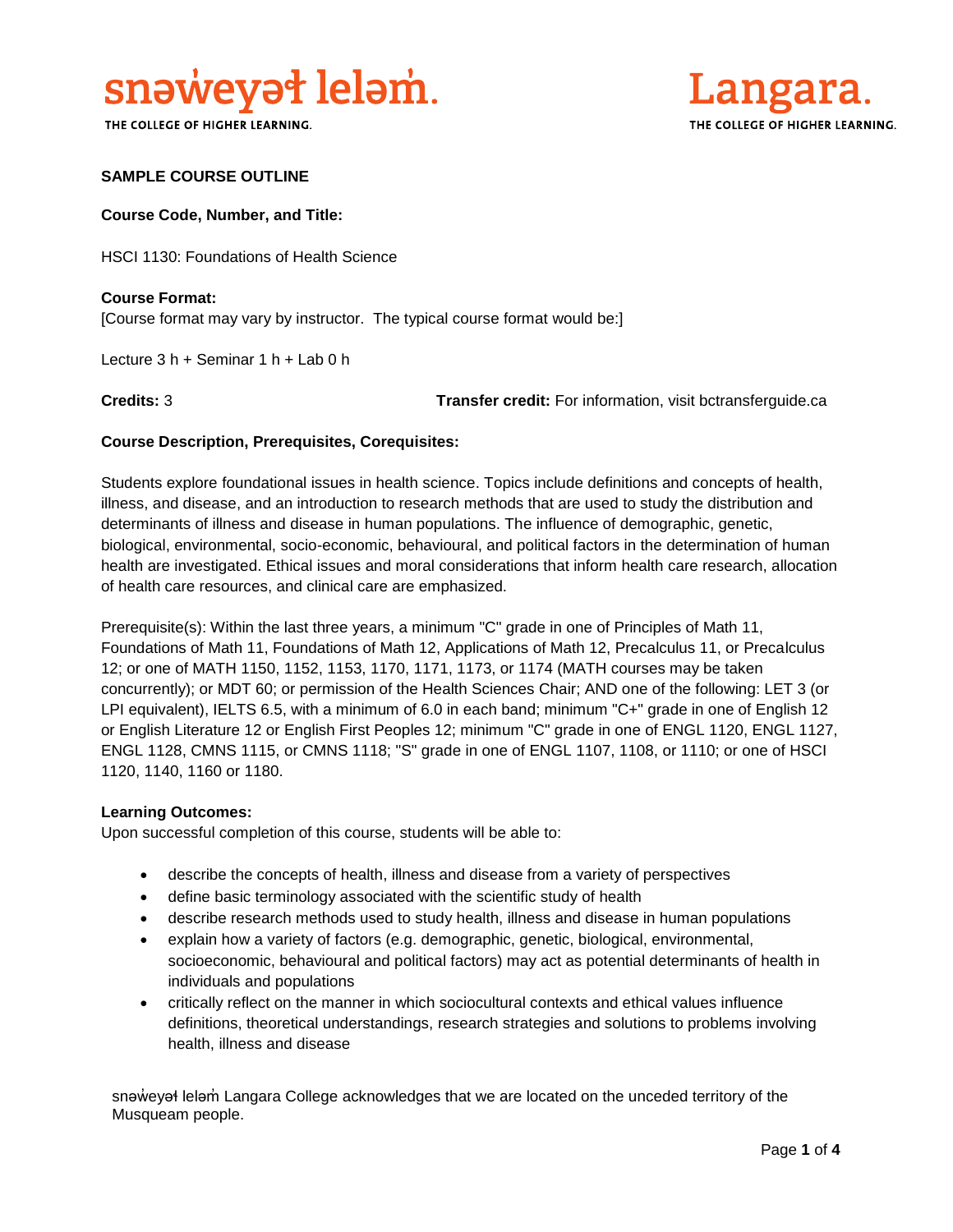

THE COLLEGE OF HIGHER LEARNING.



# **Instructor(s): TBA Office: TBA Phone: 604 323 XXXX Email: TBA**

**Office Hours: TBA** 

## **Textbook and Course Materials:**

[Textbook selection may vary by instructor. An example of texts and course materials for this course might be:}

For textbook information, visit [https://mycampusstore.langara.bc.ca/buy\\_courselisting.asp?selTerm=3|8](https://mycampusstore.langara.bc.ca/buy_courselisting.asp?selTerm=3|8)

Note: *This course may use an electronic (online) instructional resource that is located outside of Canada*  for mandatory graded class work. You may be required to enter personal information, such as your name *and email address, to log in to this resource. This means that your personal information could be stored on servers located outside of Canada and may be accessed by U.S. authorities, subject to federal laws. Where possible, you may log in with an email pseudonym as long as you provide the pseudonym to me so I can identify you when reviewing your class work.* 

**Assessments and Weighting: Final Exam** 35% **Other Assessments %** (An example of other assessments might be:) %

Midterm Exams: 25% Assignments: 20% Project: 10% Participation: 10%

Number of assignments: 5

Participation format: Lecture attendance/participation

Proportion of individual and group work: Individual: 100%

**Grading System:** Letter grade Specific grading schemes will be detailed in each course section outline.

Passing grade: 50%

*This generic outline is for planning purposes only.*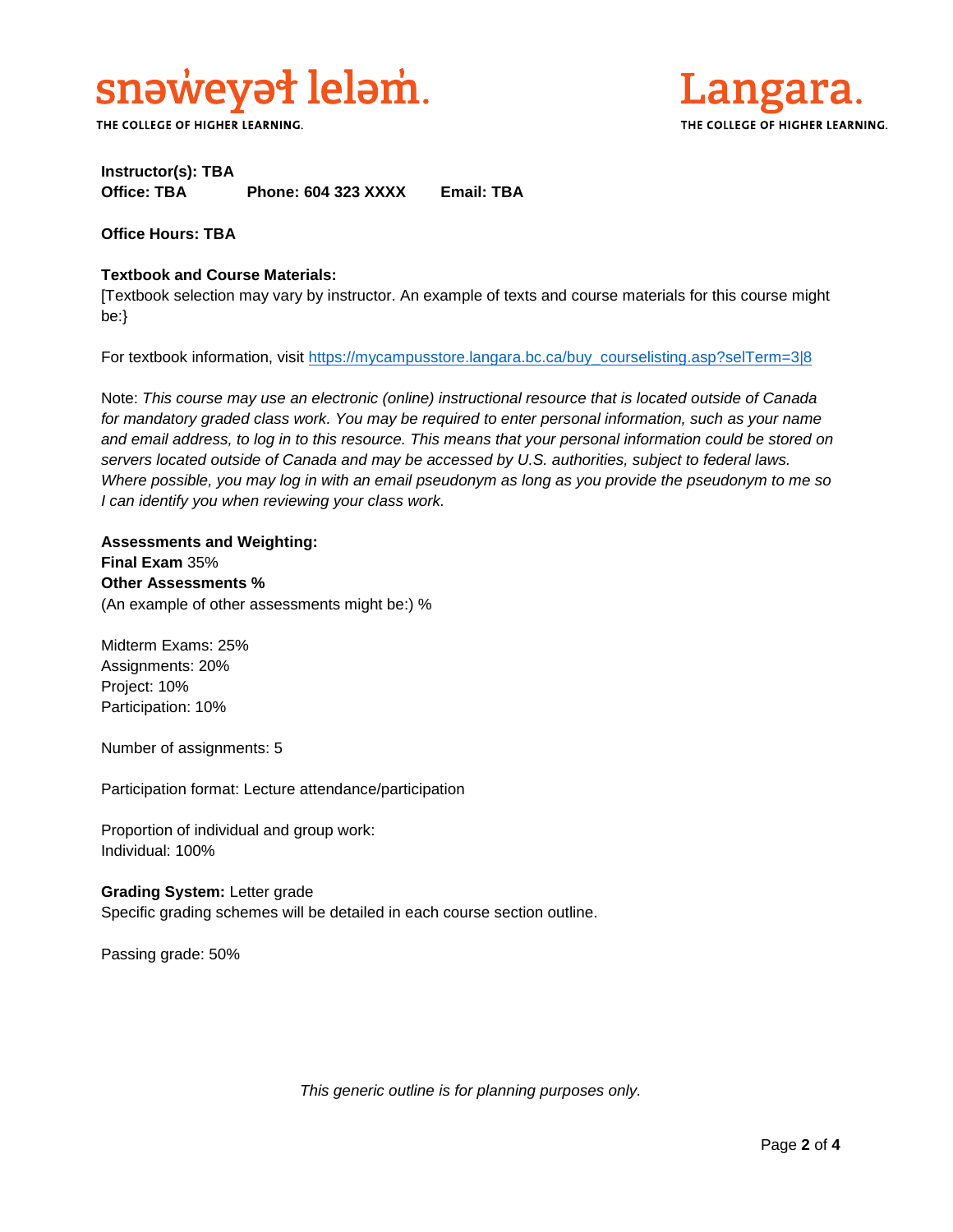

THE COLLEGE OF HIGHER LEARNING.



# **Topics Covered:**

[Topics covered may vary by instructor. An example of topics covered might be:]

| <b>Wee</b>       | Lecture          | Topic(s)                                            | Department(s) Involved with       |
|------------------|------------------|-----------------------------------------------------|-----------------------------------|
| k                | #                |                                                     | <b>Instruction</b>                |
| $\mathbf{1}$     | 1                | Introduction to course                              | Mathematics and Statistics        |
|                  |                  |                                                     | Nursing                           |
|                  |                  |                                                     | Philosophy                        |
| $\mathbf{1}$     | $\overline{2}$   | Definitions of health, illness, and disease         | Nursing                           |
| $\overline{2}$   | 3                | Determinants of health                              | Nursing                           |
| $\overline{2}$   | 4                | General overview of Canadian health care system     | Nursing                           |
|                  |                  | Ethics and the law                                  | Philosophy                        |
| 3                | 5                | Regulations for health research in Canada           | Philosophy                        |
| $\overline{3}$   | 6                | <b>Ethics</b>                                       | Philosophy                        |
|                  |                  | Film - Miss Evers' Boys                             |                                   |
|                  |                  | Tuskegee Study of Untreated Black Men With Syphilis |                                   |
| 4                | $\overline{7}$   | Approach and evolution of epidemiology              | <b>Mathematics and Statistics</b> |
| 4                | 8                | Measures of disease frequency                       | <b>Mathematics and Statistics</b> |
| 5                | $\boldsymbol{9}$ | Comparing disease frequencies                       | <b>Mathematics and Statistics</b> |
| 5                | 10               | Sources of Data                                     | <b>Mathematics and Statistics</b> |
|                  |                  | Descriptive epidemiology                            |                                   |
| 6                | 11               | Crude, Specific, and adjusted rates                 | <b>Mathematics and Statistics</b> |
| 6                | 12               | Review                                              | <b>Mathematics and Statistics</b> |
|                  |                  |                                                     | Nursing                           |
|                  |                  |                                                     | Philosophy                        |
| $\overline{7}$   |                  | <b>Mid-term Test</b>                                |                                   |
| $\overline{7}$   | 13               | Overview of study designs                           | <b>Mathematics and Statistics</b> |
| 8                | 14               | <b>Experimental studies</b>                         | <b>Mathematics and Statistics</b> |
| 8                | 15               | <b>Observational studies</b>                        | <b>Mathematics and Statistics</b> |
| $\boldsymbol{9}$ | 16               | Bias, Confounding, Random Error, Effect Measure     | <b>Mathematics and Statistics</b> |
|                  |                  | Modification                                        |                                   |
| 9                | 17               | Epidemiology: HIV/AIDS Case studies                 | <b>Mathematics and Statistics</b> |
| 10               | 18               | <b>First Nations Health</b>                         | <b>Mathematics and Statistics</b> |
|                  |                  |                                                     | <b>Guest Speaker TBA</b>          |
| 10               | 19               | <b>Screening Programs</b>                           | Nursing                           |
|                  |                  |                                                     | <b>Mathematics and Statistics</b> |
| 11               | 20               | Global health issues                                | Nursing                           |
| 11               | $\overline{21}$  | Health care and policy                              | Nursing                           |
|                  |                  | Health economics                                    | Philosophy                        |
| 12               | $\overline{22}$  | How to critique a study                             | <b>Mathematics and Statistics</b> |
|                  |                  | <b>Causation and Causal Inference</b>               | Philosophy                        |
| 12               | 23               | Health care and the media                           | Nursing                           |

*This generic outline is for planning purposes only.*